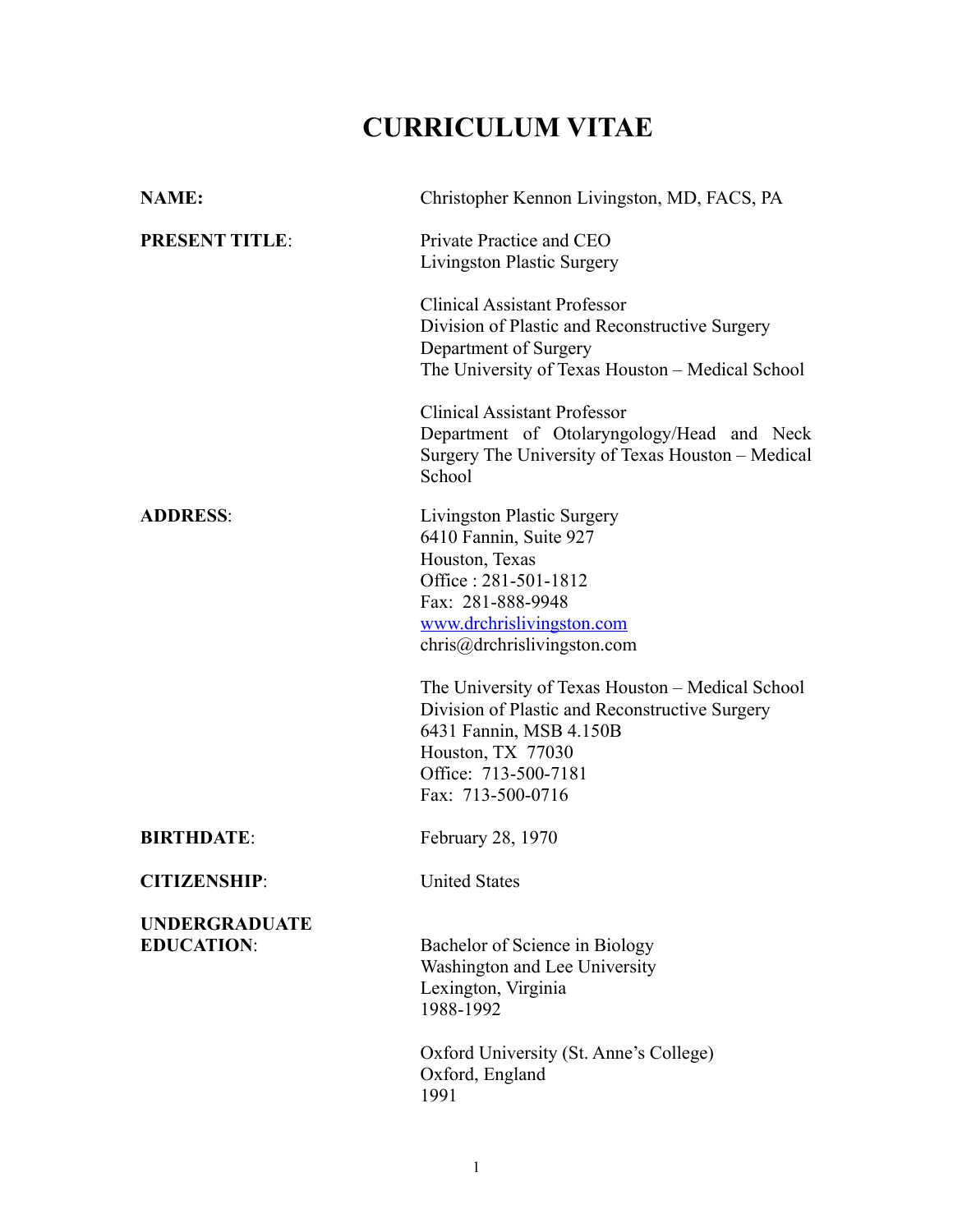| <b>GRADUATE EDUCATION:</b>    | Doctorate of Medicine<br>University of Louisville School of Medicine<br>Louisville, Kentucky<br>1992-1996                                                                               |
|-------------------------------|-----------------------------------------------------------------------------------------------------------------------------------------------------------------------------------------|
| <b>POSTGRADUATE TRAINING:</b> | University of Texas-Houston General Surgery-<br>Internship<br>Houston, Texas<br>1996-1997                                                                                               |
|                               | University of Texas-Houston General Surgery-<br>Residency (PGY-2)<br>Houston, Texas<br>1997-1998                                                                                        |
|                               | Microsurgery Research Fellowship<br>Microsurgery Training Center, Plastic Surgery<br>Service<br>St. Joseph Hospital<br>Houston, Texas<br>1998-1999                                      |
|                               | University of Texas-Houston General Surgery-<br>Residency (PGY-3)<br>Houston, Texas<br>1999-2000                                                                                        |
|                               | Hand and Microsurgery Fellowship, Christine M<br>Kleinert Institute for Hand and Microsurgery, Inc.<br>University of Louisville School of Medicine<br>Louisville, Kentucky<br>2000-2001 |
|                               | University of Texas-Houston Plastic and<br>Reconstructive Surgery - Residency<br>Houston, Texas<br>2001-2003                                                                            |
| <b>ACADEMIC APPOINTMENTS:</b> | <b>Clinical Assistant Professor</b><br>Division of Plastic and Reconstructive Surgery<br>Department of Surgery University of Texas Houston<br>Medical School 2003 – present             |

Clinical Assistant Professor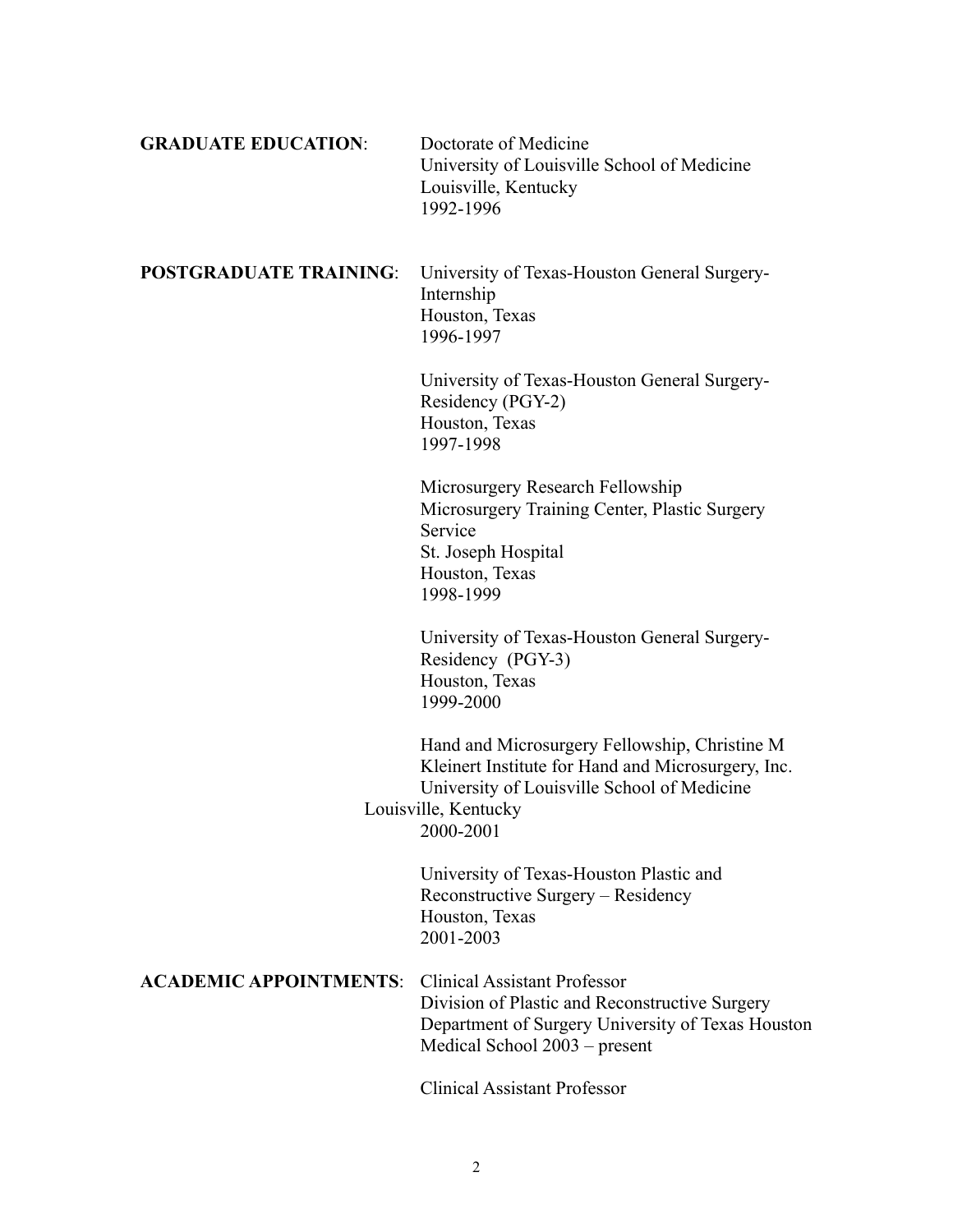Department of Otolaryngology/Head and Neck Surgery University of Texas Houston – Medical School 2008-present

# **HOSPITAL APPOINTMENTS**: Memorial Hermann Hospital 6411 Fannin Houston, TX 77030

Lyndon B. Johnson 5656 Kelley Houston, TX 77026

Houston Hospital for Specialized Surgery 5445 Labranch Houston, TX 77004

Museum District Aesthetic Surgery Center 1200 Binz, Suite 1000 Houston, TX 77004

Memorial Hermann Hospital – Southeast 11800 Astoria Blvd. Houston, TX 77089

Memorial Hermann Hospital – Northwest 1635 North Loop West Houston, TX 77008

First Street Surgical Center 411 First Street Bellaire, Texas 77401

Memorial Hermann Surgery Center-Texas Medical Center 6400 Fannin Houston, Texas 77030

Kindred Hospital 6441 Main Street Houston, Texas 77030

#### **OUTPATIENT CLINICS** Livingston Plastic Surgery

6410 Fannin Suite 927 Houston, Texas 77030 281-501-1812 Office 281-888-9948 Fax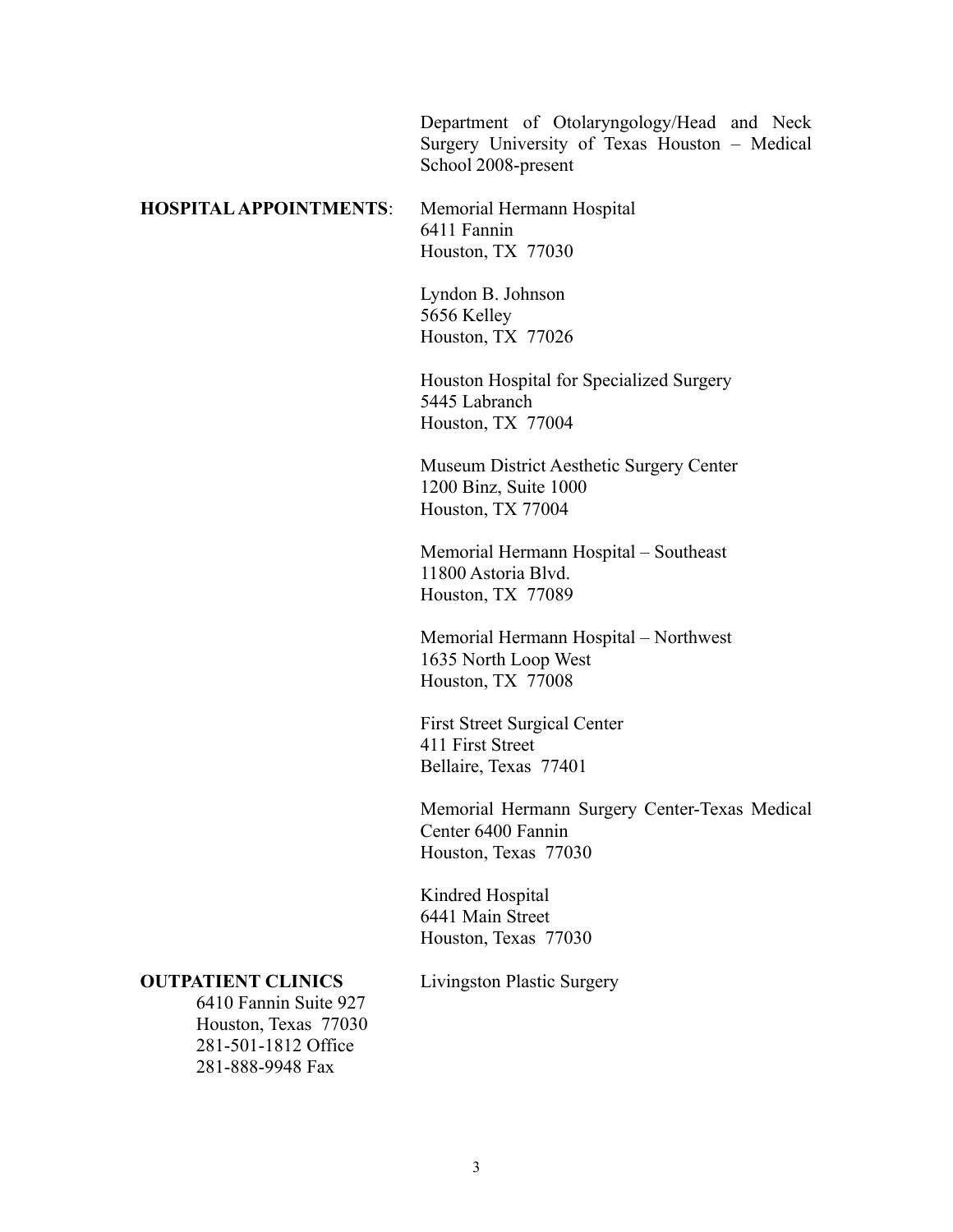| <b>LICENSURE:</b>                                | $Texas - K4735$                                                                                                                                                                                                                                                                                                                                   |
|--------------------------------------------------|---------------------------------------------------------------------------------------------------------------------------------------------------------------------------------------------------------------------------------------------------------------------------------------------------------------------------------------------------|
|                                                  | Kentucky $-35623$                                                                                                                                                                                                                                                                                                                                 |
| <b>CERTIFICATION:</b>                            | The American Board of Plastic Surgery, Inc., 2005-<br>Present<br>Texas Department of Public Safety License,<br>March, 1999-Present<br>Drug Enforcement Agency License, March, 1999-<br>Present.<br>Basic and Advanced Microvascular Surgery, July,<br>1998-Present<br>Certified Multidisciplinary Microsurgical Instructor,<br>June, 1999-Present |
| <b>PROFESSIONAL</b>                              |                                                                                                                                                                                                                                                                                                                                                   |
| <b>ORGANIZATIONS:</b>                            | American Society of Aesthetic Plastic Surgery, 2010<br>American Association of Hand Surgery, 2010                                                                                                                                                                                                                                                 |
| American Society of Maxillofacial Surgeons, 2010 |                                                                                                                                                                                                                                                                                                                                                   |
|                                                  | Fellow, American College of Surgeons, 2010                                                                                                                                                                                                                                                                                                        |
|                                                  | American Society of Plastic Surgery, 2005<br>Associate, American Academy of Cosmetic Surgery,                                                                                                                                                                                                                                                     |
|                                                  | 2008                                                                                                                                                                                                                                                                                                                                              |
|                                                  | Houston Society of Plastic Surgery, 2003                                                                                                                                                                                                                                                                                                          |
|                                                  | Texas Society of Plastic Surgeons, 2007                                                                                                                                                                                                                                                                                                           |
|                                                  | South Texas Chapter, American College of                                                                                                                                                                                                                                                                                                          |
|                                                  | Surgeons, 2010<br>Diplomat, American Society of Plastic Surgery,                                                                                                                                                                                                                                                                                  |
|                                                  | 2003                                                                                                                                                                                                                                                                                                                                              |
|                                                  | Harris County Medical Society, 1996                                                                                                                                                                                                                                                                                                               |
|                                                  | Texas Medical Association, 1996                                                                                                                                                                                                                                                                                                                   |
| <b>HONORS AND AWARDS:</b>                        | <b>Faculty Awards:</b>                                                                                                                                                                                                                                                                                                                            |
|                                                  | Best Doctors for Women, H Texas Magazine, 2007                                                                                                                                                                                                                                                                                                    |
|                                                  | Cambridge Who's Who of Medical Professionals                                                                                                                                                                                                                                                                                                      |
|                                                  | (Plastic Surgery), 2007-2008.<br>Who's Who in Medical Science Education, 2005.                                                                                                                                                                                                                                                                    |
|                                                  | Marquis Who's Who in America, 2010                                                                                                                                                                                                                                                                                                                |
|                                                  | America's Top Physicians in Plastic Surgery, Guide                                                                                                                                                                                                                                                                                                |
|                                                  | to America's Top Physicians 2005-2010                                                                                                                                                                                                                                                                                                             |
|                                                  | Consumers' Research Council of America.<br>Plastic Surgery Consultant, WebMD                                                                                                                                                                                                                                                                      |
|                                                  | Postgraduate Awards:                                                                                                                                                                                                                                                                                                                              |
|                                                  | Resident Mentor, 1999-2000.                                                                                                                                                                                                                                                                                                                       |
|                                                  | Resident Advisor Committee, 1996-1997.                                                                                                                                                                                                                                                                                                            |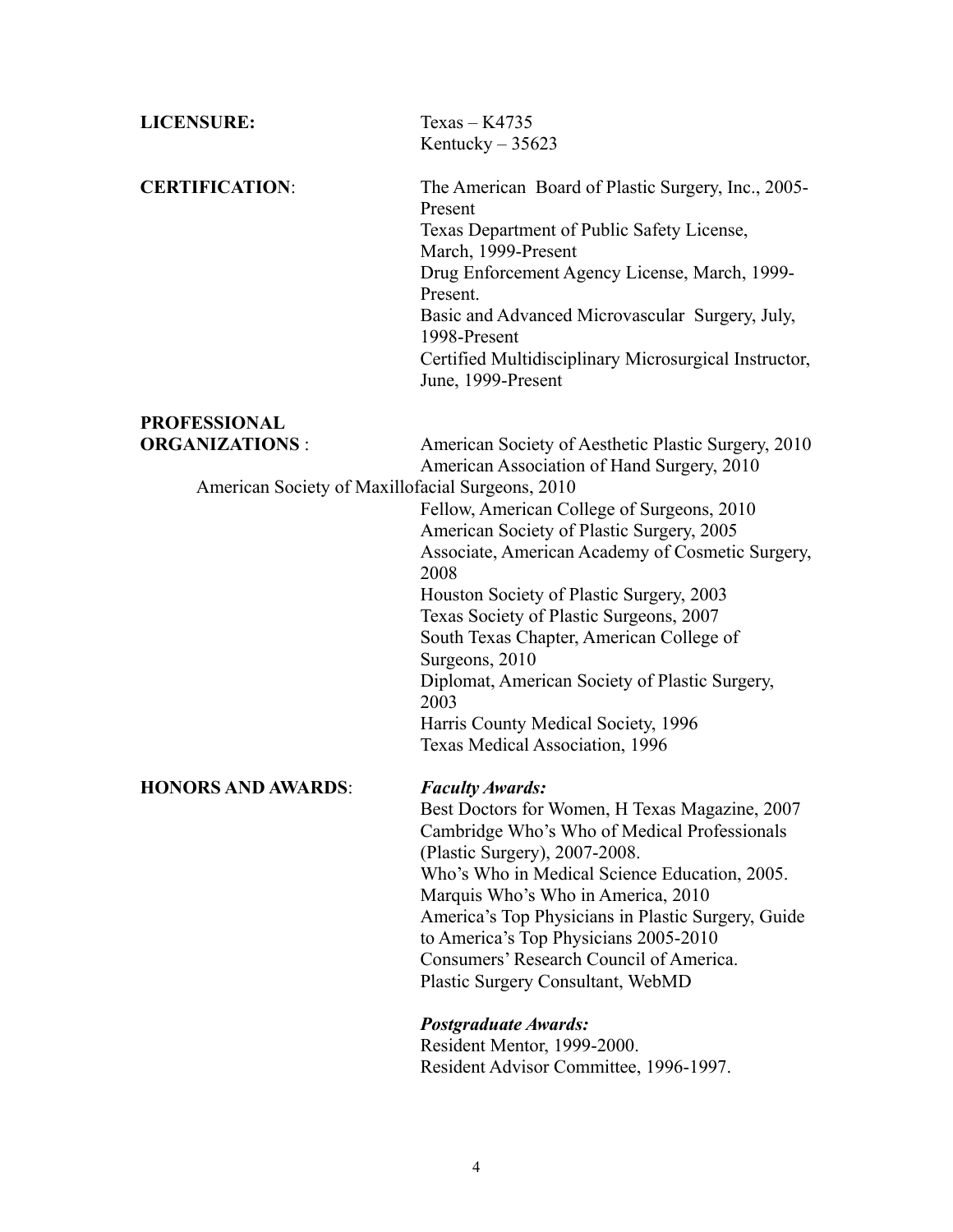#### *Graduate Honors:*

Anesthesiology Clerkship, 1996 Chosen for Senior Honors Surgery Clerkship, 1995 Senior Honors Surgery Clerkship, 1995 Junior Surgery Clerkship, 1995 Principles of Pharmacology, 1994 Students Teaching AIDS to Children, 1994 Medical Ethics, 1993 Who's Who Among American Colleges and Universities, 1996. International Who's Who's, 2000

## *Undergraduate Awards:*

Cum Laude (3.4/4.0 cumulative grade point average) Alpha Epsilon Delta Pre-Medical Honor Society, 1989-1992 Vice-President Pi Kappa Phi Fraternity, 1990-1992. Fraternity Executive Committee, 1990-1992.

## *High School Awards:*

Valedictorian (4.0/4.0 cumulative grade point average), Paducah, Tilghman, Paducah, Kentucky, 1988.

# **SERVICE ON GRADUATE SCHOOL COMMITTEES:**

- 1. Clinical Medical Student Preceptorship, University of Texas-Houston Medical School, 2003-Present.
- 2. Admission Committee for M.D. Program, University of Texas-Houston Medical School, 2006-present.
- 3. Admission Committee for M.D./Ph.D., M.D./D.D.S., M.D./O.M.S. Program, University of Texas Medical School, 2006-present.
- 4. Admission Committee Applicant Interviewer, University of Texas-Houston Medical School, 2003-Present.
- 5. University of Texas Health Science Center Faculty Senate, 2007-2009
- 6. National Youth Leadership Foundation Preceptor, University of Texas-Houston Medical School, 2004-present.
- 7. JAMP (Junior Achievement Mentor Program), 2005-Present
- 8. Faculty Pre-Med Mentor/Advisor, University of Texas-Houston Medical School, 2007-Present
- 9. DOSE program, Rice University pre-medical preceptorship, 2008-present.

# **SERVICE ON HOSPITAL COMMITTEES:**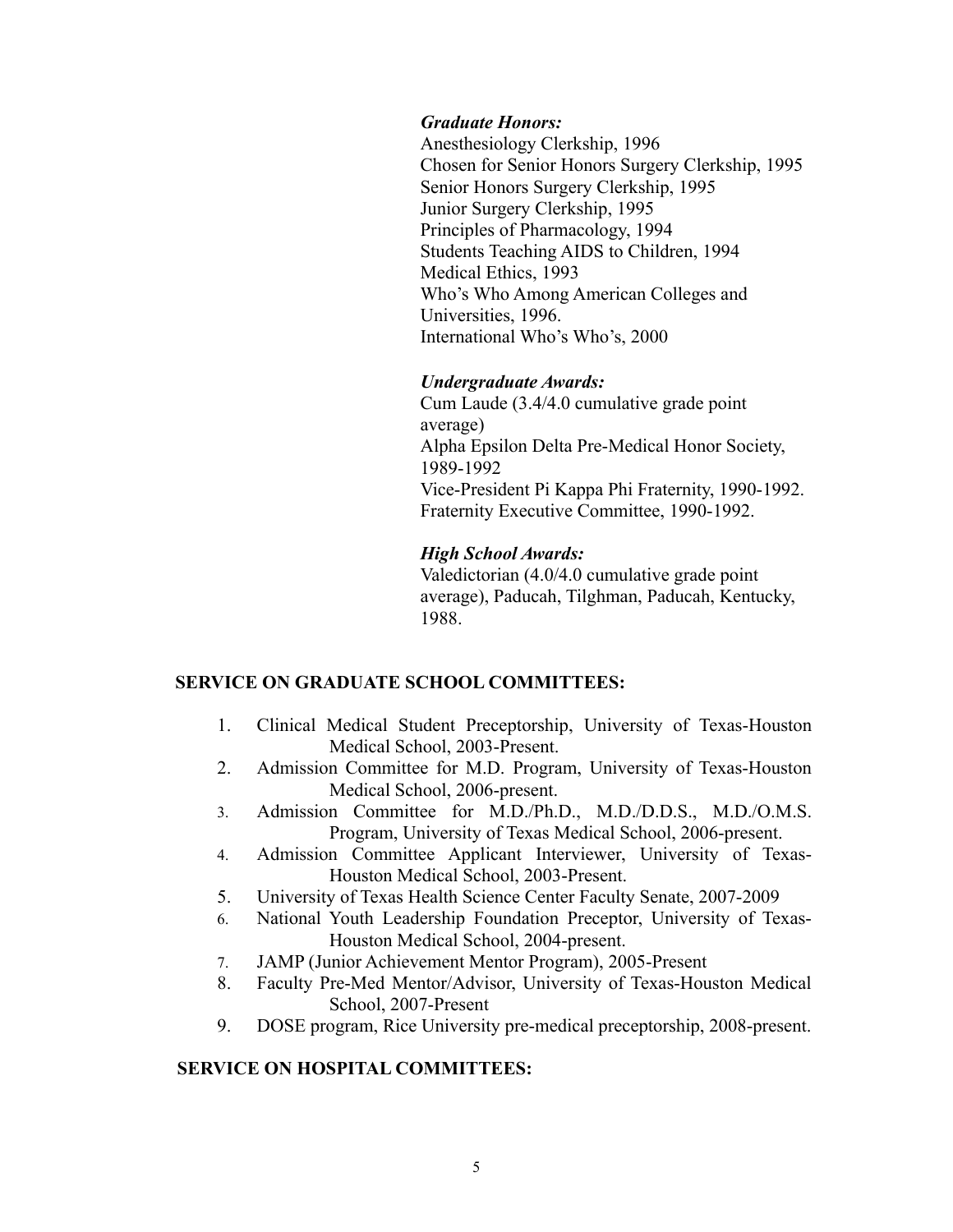- 1. Memorial Hermann Hospital Credentials Committee, 2011-present
- 2. Memorial Hermann Hospital Medical Staff Affairs, 2004-Present (cochair 2008-present)
- 3. Memorial Hermann Hospital Operating Room, 2006-Present
- 4. Memorial Hermann Hospital Southeast Operating Room, 2006-present
- 5. Memorial Hermann Hospital Southeast Trauma Committee, 2010-present
- 6. Memorial Hermann Hospital Southeast Credentials Committee, 2010 present
- 7. Memorial Hermann Hospital Cancer Committee, 2006-present
- 8. Memorial Hermann Hospital Trauma Service Line Committee, 2006 present
- 9. Memorial Hermann Hospital Transfer Committee, 2006-present

# **PUBLICATIONS**

#### **Journal Articles**

- 1. Agarwal, Sandeep, Livingston, C, "Toll-like receptor 3 upregulation by type I interferon in healthy and scleroderma dermal fibroblasts, Journal of Arthritis & Rheumatism
- 2. Livingston, C., Flurry, M., Melissinos, E., "Composite Forearm Free Fillet Flaps to Preserve Stump Length Following Traumatic Amputation of the Upper Extremity, Annals of Plastic Surgery, 2008 Apr;60(4):391-4.
- 3. Livingston, C., Stephens, A., Marques, E., "Anomalous Flexor Digitorum Superficialis Muscle Belly Presenting As a Mass Within The Palm", Ca J Plast Surg., 15, 44-46, 2007.
- 2. Vidaeff, A., Ross, P.J., Livingston, C., Parks, D.: "Gigantomastia Complicating Mirror Syndrome in Pregnancy." Obstet Gynecol. 2003 May;101(5 Pt 2):1139-42 .
- 3. Gable, D., Bergamini, T., Richardson, D., Livingston, C.: "Surgical Implications of Hypercoagulable Syndrome". The American Surgeon, 63: 163-169, 1997.
- 4. Livingston, C., Ruiz-Razura, A., and Cohen, B.E.: "Guidelines for a Successful Microsurgery Training Laboratory and Research Fellowship". Journal of Plastic and Reconstructive Surgery, 104 (5): 1555-8, 1999.
- 5. Livingston, C., and Ruiz-Razura, A.: "A Review of the Current Literature Regarding Silicone Implants and Connective Tissue Disease". Bulletin of the Interamerican College of Physicians and Surgeons. 18 (9): 448-50, 1999.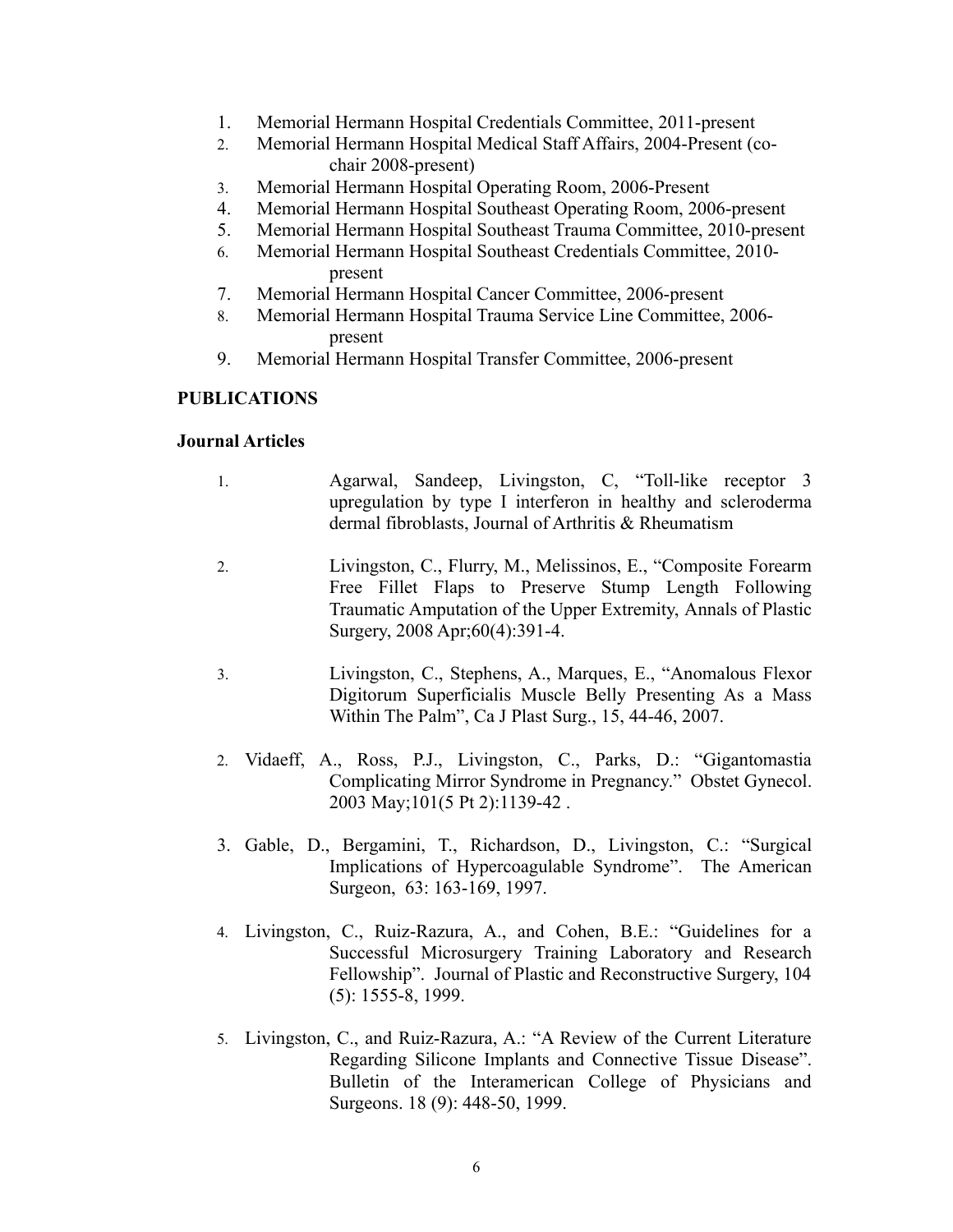- 6. Cronin, E., Livingston, C., and Ruiz-Razura, A.: "Endoscopic Approach to the Resection of Forehead Masses". Journal of Plastic and Reconstructive Surgery, 105 (7): 2459-63, 2000.
- 7. Livingston, C. and Potts, J.: "Upper Arm Arteriovenous Fistulas as a Reliable Access Alternative in Chronic Hemodialysis". "The American Surgeon, 65 (11): 1038-1042, 1999 and Year Book of Vascular Surgery, Porter, John, Mosby-Year Book, Inc. 2001.

#### **Invited Articles**

- **1.** Livingston, C.,"Cosmetic Surgery on Persons of Color", in Healthleader, University of Texas-Houston Medical School On-Line Publication, June 22, 2004.
- **2.** Livingston, C., "Hand and Microsurgery, in Physicians Practice, University of Texas-Houston Magazine, March, 2004.
- 3. Ruiz-Razura, A. and Livingston, C., "Invited discussion, Laser Welding of Vas Deferens in Rodents: Initial Experience with Fluid Solders" (accepted for publication in the Journal of Reconstructive Microsurgery, September, 1998).

## **Chapters**

- 1. Ruiz-Razura, A. and Livingston, C., "Blood and Vessel Physiology". Multidisciplinary Microsurgical Training Manual, Second Edition, Chapter One, 1999.
- 2. Livingston, C. and Ruiz-Razura, A., "The Operating Microscope". Multidisciplinary Microsurgical Training Manual, Second Edition, Chapter Two, 1999.
- 3. Livingston, C. and Ruiz-Razura, A.: "Plastic Surgery: Musculocutaneous Free Tissue Transfer Using the Latissimus Dorsi Muscle". Multidisciplinary Microsurgical Training Manual, Second Edition, Chapter Twenty-four, 1999.

## **Books**

- 1. Ruiz-Razura, A. and Livingston, C.: Basic Suturing Techniques, distributed by the Microsurgery Training Center, Plastic Surgery Service, Christus St. Joseph Hospital, Houston, Texas, 1998.
- 2. Tillett, E., Livingston, C., Goodin, R., and Keller, M.: Basic Technique of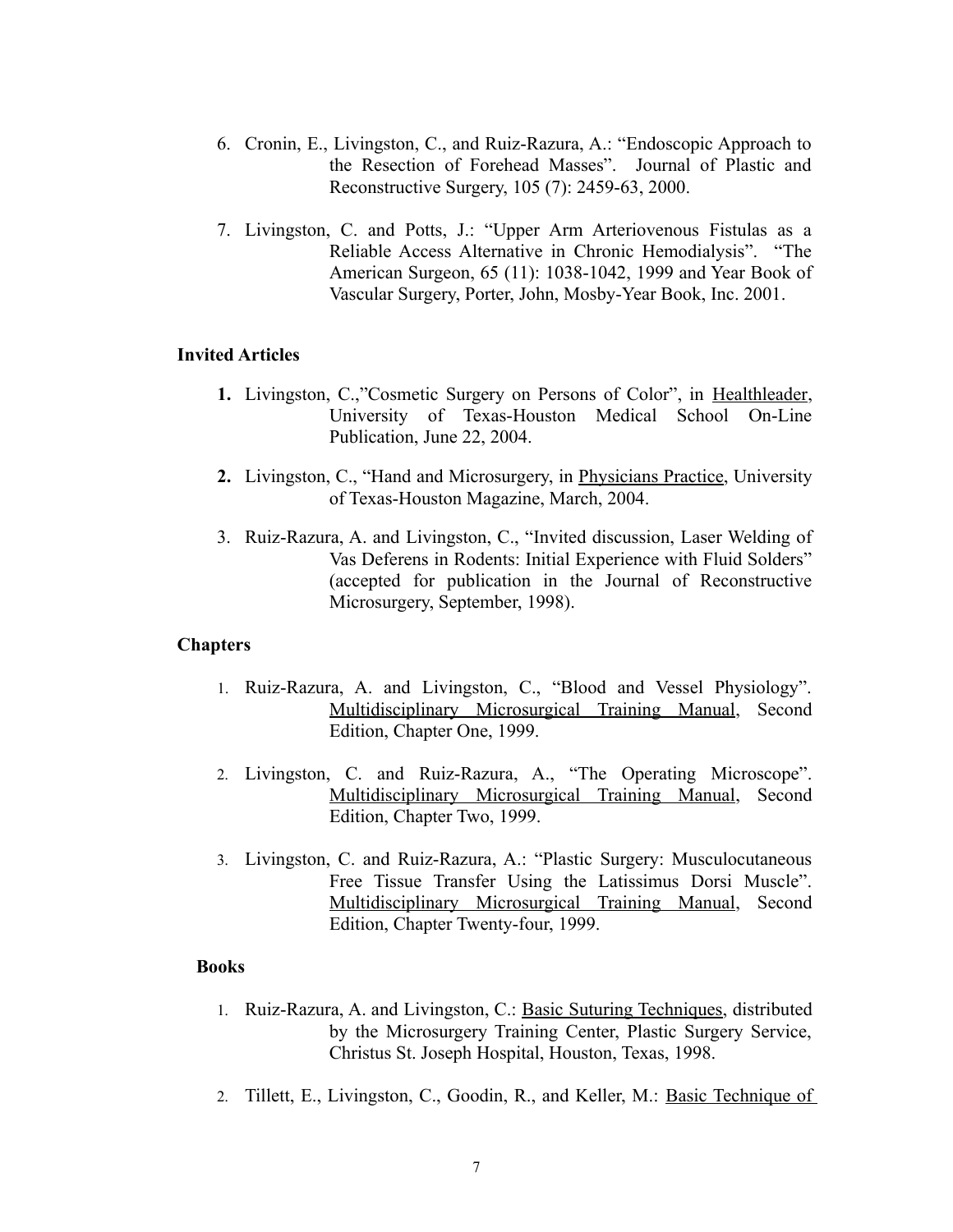Knee Arthroscopy, distributed by the Department of Orthopaedic Surgery, University of Louisville School of Medicine, Louisville, Kentucky, 1995.

## **Presentations**

- 1. Livingston, C., "What is takes to be successful in the first year of plastic surgery private practice," University of Texas Health Science Center Plastic Surgery Grand Rounds, April 29, 2010.
- 2. Livingston, C., "Aesthetic Surgery in the Immunosuppressed", Texas Society of Plastic Surgery, San Antonio, Texas, November 14-16, 2008.
- 3. Livingston, C., "A Career in Plastic Surgery", St. Agnes Academy, Houston, Texas, December 11, 2007.
- 4. Livingston, C., "Post-operative Management and Rehabilitation of Flexor Tendon Injuries, University of Texas Health Science Center Plastic Surgery Grand Rounds, October 15, 2007, October 13, 2008.
- 5. Livingston, C., "Rebuilding the Breast: Reconstruction Choices", Memorial Hermann System Breast Cancer Symposium, Houston, Texas, October 17, 2007.
- 6. Livingston, C., Putting it all together: your reconstruction options, Memorial Hermann Hospital Breast Cancer Seminar, Houston, Texas, October 25, 2007.
- 7. Livingston, C., "Versajet: A New Method of Surgical Debridement", Dinner Presentation, Houston, Texas, November, 2006.
- 8. Livingston, C., "Breast Reconstruction, Understanding Your Options", Memorial Hermann Breast Cancer Symposium, Houston, Texas, October, 2006.
- 9. Livingston, C., "Clinical Examination of the Facial Fracture Patient", TMC Synthes Facial Trauma Symposium, Houston, Texas, September, 2006-2008.
- 10. Livington, C., "Soft Tissue Injuries of the Hand and Their Management", American Association of Professional Coders Lecturer, Houston, Texas, September, 2006.
- 11. Livingston, C., "Introduction to Plastic Surgery", NYLF guest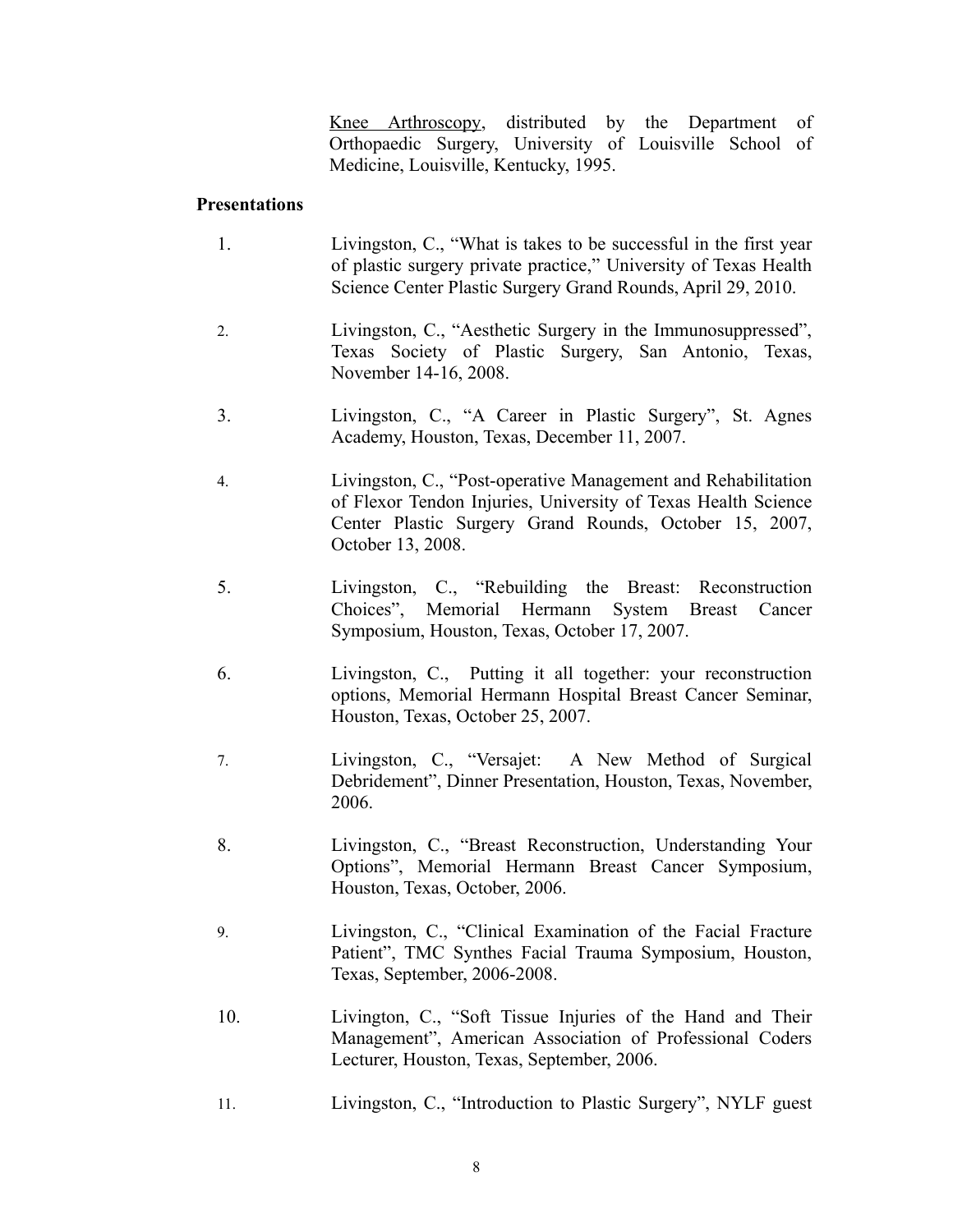lecturer, Houston, Texas, July, 2006-2010

- 12. Livingston, C., Flurry, M., Melissinos, E., "Composite Forearm Free Fillet Flaps to Preserve Stump Length Following Traumatic Amputations of the Upper Extremity", presented at University of Texas Health Science Center Student Summer Research Competition, Houston, Texas, October 27, 2005 and Texas Society of Plastic Surgery, Bastrop, Texas October, 30, 2007).
- 13. Marques, E., Melissinos, E., Livingston, C., "Case Report: Free Tissue Transfer in Multiple Extremity Trauma", presented at The Texas Society of Plastic Surgery Annual Meeting, San Antonio, Texas, October 2005.
- 14. Livingston, C. "What is Plastic Surgery", presented at Pearland Nineth Grade Junior High School, February, 2005, Pearland, Texas.
- 15. Livingston, C. "Soft Tissue Injuries of the Hand and Their Management: The Reconstructive Ladder", presented at Work Ready Rehabilitation CME Conference, Houston, Texas, September 14, 2004.
- 16. Livingston, C. "Anomalous Flexor Digitorum Superficialis Muscle Belly Presenting As a Mass Within The Palm", presented at the ASPS Meeting, Philadelphia, PA October 9- 13, 2004.
- 17. Livingston, C. "Facial Rejuvenation" presented at Grand Rounds, Plastic Surgery Department, University of Texas-Houston Health Science Center, July 2003.
- 18. Livingston, C. "Senior Residents Case Presentations" presented at the Houston Society of Plastic Surgery, June 2003.
- 19. Livingston, C., "Wrist Fractures and Dislocations" presented at Grand Rounds, Plastic Surgery Department, University of Texas-Houston Health Science Center, March 2003.
- 20. Livingston, C., "An Introduction to Plastic Surgery" presented at University of Texas-Houston Health Science Center Medical Student Day, November 2002, 2003, and 2004.
- 21. Livingston, C., "Salivary Gland Tumors" presented at Grand Rounds, Plastic Surgery Department, University of Texas-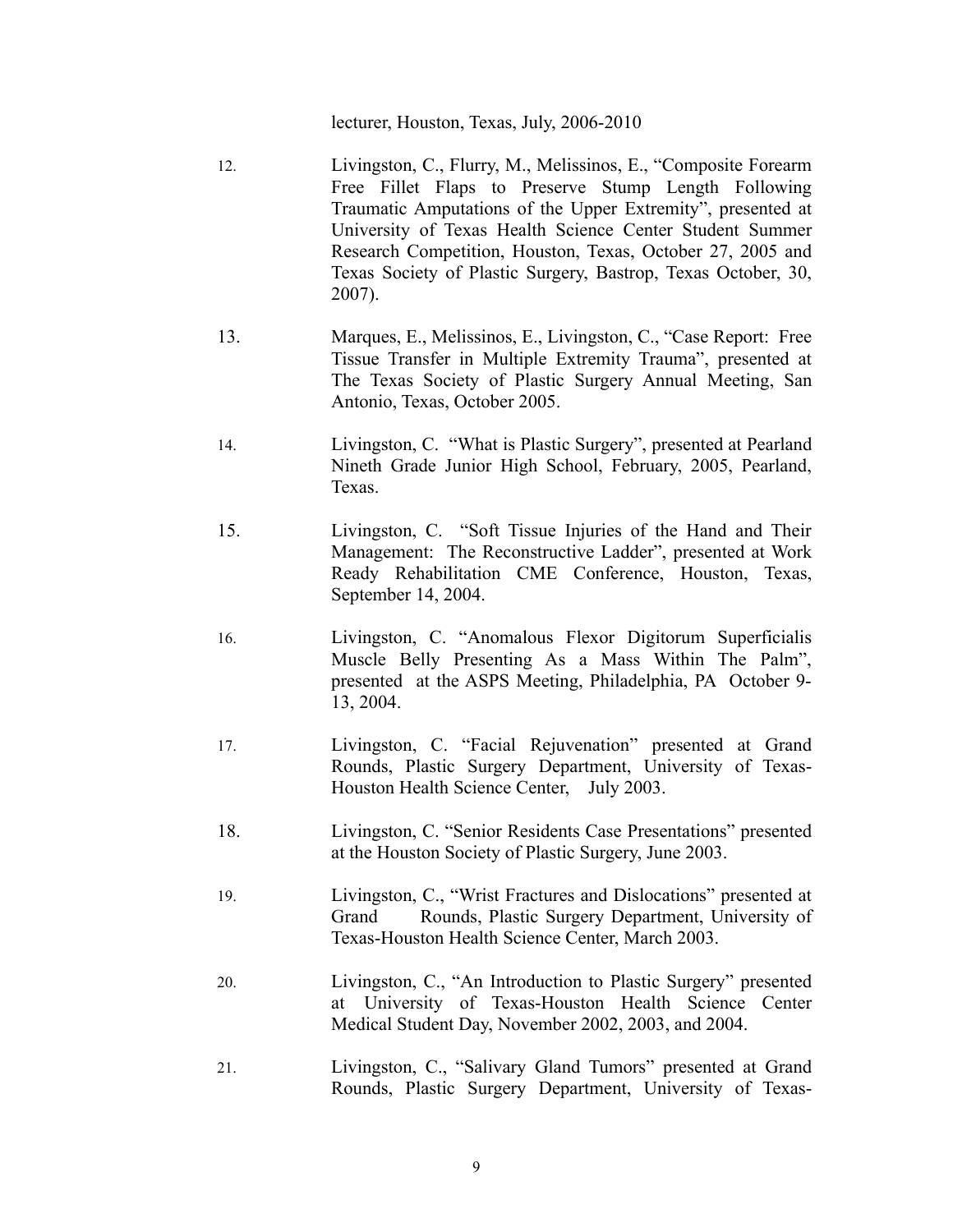Houston Health Science Center, November 2002.

- 22. Livingston, C., "Frontal Sinus and Mandibular Fractures" presented at Grand Rounds, Plastic Surgery Department, University of Texas-Houston Health Science Center, April 8, 2002.
- 23. Livingston, C., "Local Flap Coverage of Fingertip Injuries" presented at the Liebinger Fracture Conference, St. Joseph Hospital, Houston, Texas, May 4, 2002.
- 24. Livingston, C., "Reduction Mammoplasty Complicated by Gestational Macromastia" presented at the Texas Society of Plastic Surgeons, Houston, Texas, September, 2002.
- 25. Livingston, C., "Soft Tissue Coverage: Muscle and Fascioucutaneous Local Flaps, Free Flaps and Skin Grafts" (presented at Grand Rounds, Plastic Surgery Department, Univ. of Texas-Houston Health Science Center, October 8, 2001.
- 26. Livingston, C. and Potts, J., "Upper Arm Arteriovenous Fistulas as a Reliable Access Alternative in Chronic Hemodialysis" poster presentation at the Sixty-Sixth Annual Southwestern Surgical Congress, Atlanta, Georgia, February, 1998.
- 27. Livingston, C., "Post-operative Management of Flexor Tendon Injuries" presented at Grand Rounds, Christine M. Kleinert Institute for Hand and Microsurgery, Louisville, Kentucky, November, 2000.
- 28. Livingston C., "Classics in Flexor Tendon Injuries" presented at Grand Rounds, Christine M. Kleinert Institute for Hand Microsurgery, Louisville, Kentucky, September, 2000.
- 29. Livingston, C., "Finger Tip Injuries" presented at Grand Rounds, Christine M. Kleinert Institute for Hand and Microsurgery, Louisville, Kentucky, August, 2000.
- 30. Livingston, C. and Garner, G.: "The Anterior Abdominal Wall" presented at Surgical Resident's Conference, University of Texas-Houston Department of Surgery, May 2000.
- 31. Livingston, C., Ruiz-Razura, A., and Cohen, B.E., "Extent of Injury Following Mechanical Vessel Dilatation" presented at the American Society of Reconstructive Microsurgeons, Miami, Florida, January 2000.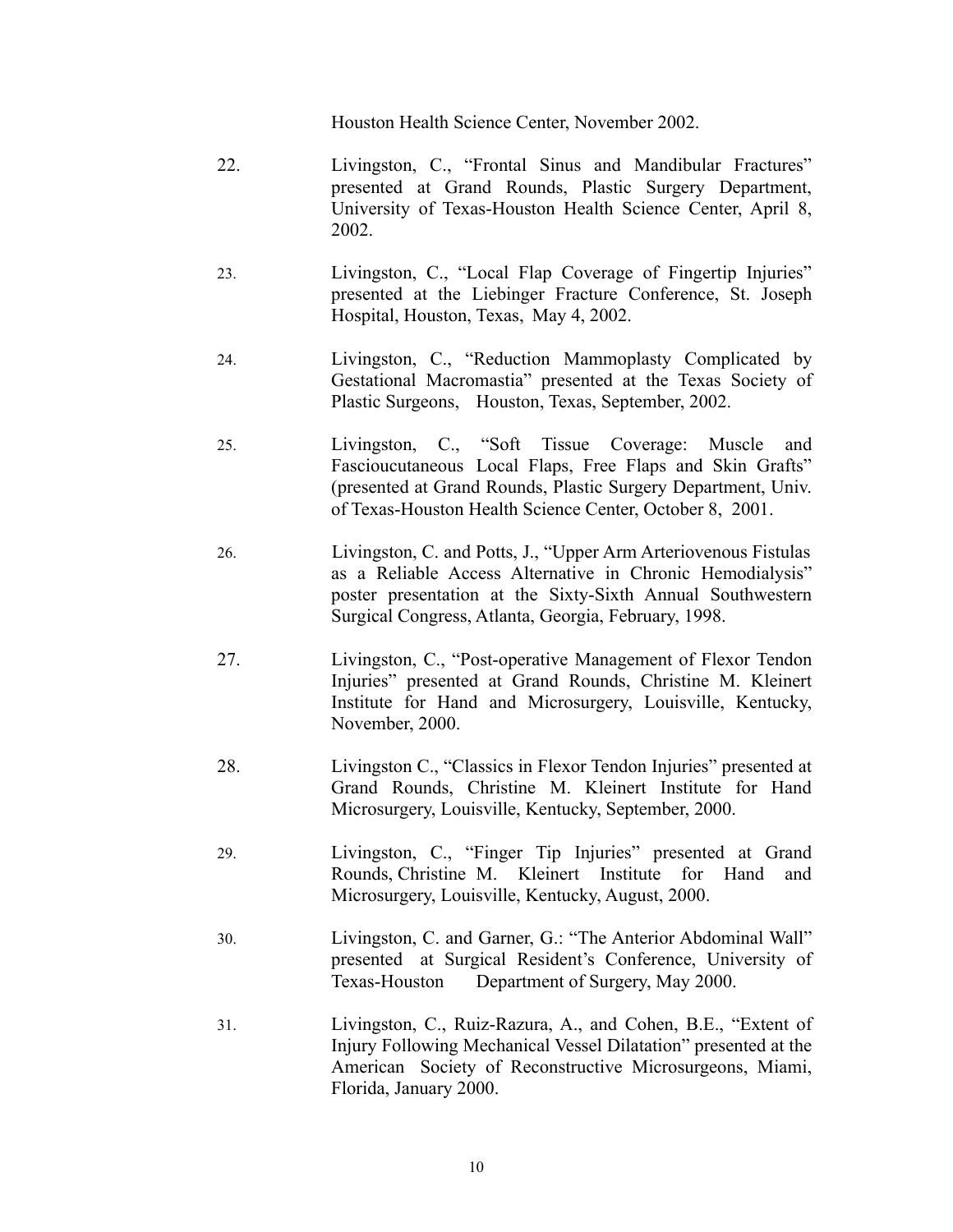- 32. Livingston, C. and Sehorn, T., "Gallbladder and Common Bile Duct Physiology" presented at Surgical Residents Conference, University of Texas-Houston Department of Surgery, October 1999.
- 33. Livingston, C., "AAHS/ASRM Update and Review" presented at Grand Rounds, Plastic Surgery Service, Christus St. Joseph Hospital, Houston, Texas, April 1999.
- 34. Livingston, C., "Soft Tissue Coverage: Muscle, Musculocutaneous and Free Flaps" presented at Grand Rounds Plastic Surgery Service, Christus St. Joseph Hospital, Houston, Texas, October 1998.
- 35. Livingston, C.: "Arterial Embolism and Aspects of Peripheral Vascular Disease" presented at Grand Rounds, University of Texas-Houston Department of Surgery, March, 1998.
- 36. Livingston, C., "Anal Cancer and Anorectal Disorders" presented at Grand Rounds, University of Houston-Texas Department of Surgery, June, 1997.
- 37. Gable, D., Bergamini, T., Livingston, C., and Richardson, J.: "Surgical Implication of Hypercoagulable Syndrome" (presented at the Sizy-Fourth Annual Southeastern Surgical Congress, Tampa, Florida, February, 1996).
- 38. Livingston, C., Tillett, E., and Goodin, R.: "Relationship of the Anterior Arthroscopic Portal to the Axillar and Musculocutaneous Nerves" presented at the Nineteenth Annual Student Research Day, University of Louisville School of Medicine, Louisville, Kentucky, 1993.

# **Other**

- 1. Livingston, C., Ruiz-Razura, A., and Cohen, B.E., "Extent of Injury Following Mechanical Vessel Dilatation" (submitted for publication in the Journal of Reconstructive Microsurgery. January 2000).
- 2. Livingston, C., Yeakle, W., Potts, J., "Atypical Presentation of a Type III Choledocholcyst and Review of the Current Literature" (submitted for publication in The Journal of Gastrointestinal Surgery, February, 2000).

# **Community Volunteer Programs**